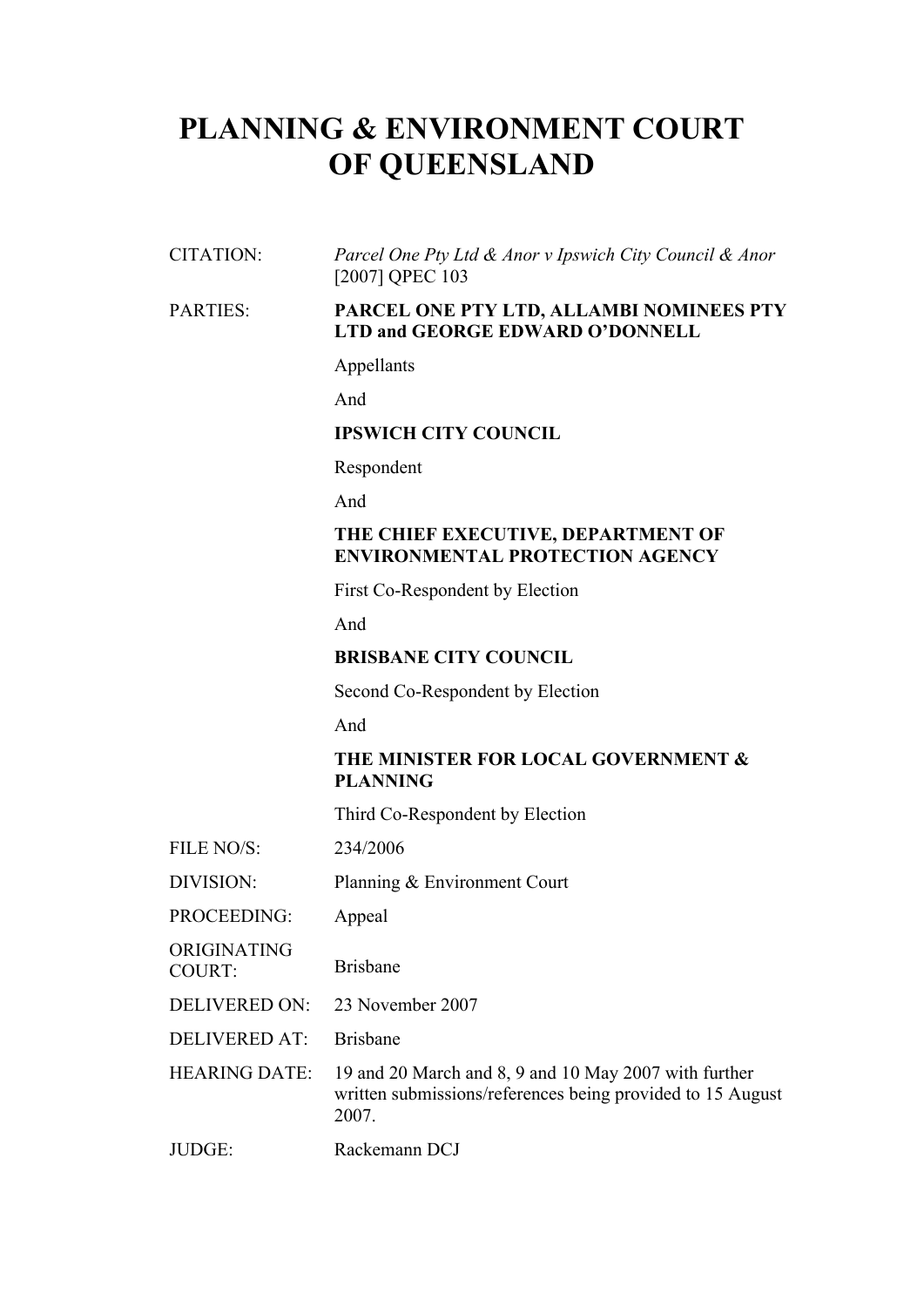| <b>ORDER:</b>      | <b>Appeal Dismissed.</b>                                |
|--------------------|---------------------------------------------------------|
| <b>CATCHWORDS:</b> |                                                         |
| <b>COUNSEL:</b>    | Mr J. Haydon for the Appellant                          |
|                    | Mr R.G. Bain QC and Mr M. Williamson for the Respondent |
|                    | Mr E.J. Morzone for the First Co-Respondent by Election |
|                    | Ms J. Brien for the Third Co-Respondent by Election     |
| <b>SOLICITORS:</b> | MacDonnells for the Appellant                           |
|                    | Brian Bartley & Associates for the Respondent           |
|                    | EPA Law for the First Co-Respondent                     |
|                    | Crown Law for the Third Co-Respondent by Election.      |

## **Introduction**

- [1] This appeal is against the Council's refusal of an application for a development permit for a material change of use and a number of environmentally relevant activities (ERAs 11, 22, 28, 45 and 75), to facilitate the development of a substantial landfill operation, for the disposal of up to 150,000 tonnes per annum of construction waste and other solid, inert and non-putrescible material on land situated at Francis Street, Chuwar.
- [2] The subject site comprises a single allotment of some 26.8 hectares. It is generally undulating and vegetated. It is presently vacant and there is evidence of some trespassing. Significantly, for the proposed landfill, the site contains a water filled void of approximately 2.43 hectares in area. The void is the result of previous open cut coal mining activities, which ceased in 1986. The void includes high cliff face walls on the western end, grading down to approximately ground level at the eastern end (adjacent to Francis Street). There are signs at the property's eastern end (Francis Street) warning of the dangers of unstable sides to the void and of deep water<sup>1</sup>.
- [3] The site is presently still in the hands of the collier, New Hope Coal (Australia) Pty Ltd, which is subject to an outstanding requirement to carry out rehabilitation works. Following cessation of mining activities an environmental management overview strategy (EMOS), dated July 1993 was prepared, but the works envisaged for the site have not yet been carried out. New Hope has entered into a conditional contract to dispose of its interest to Parcel One Pty Ltd and Allambi Nominees Pty Ltd<sup>2</sup>. By special condition 6, the buyer is to "cause the existing Mining Leases to be superseded by the rehabilitation requirements of the Environmental Protection Authority Licence". The licence referred to in that condition is a licence to operate

 $1$  Ex 3 pp 2-3.

<sup>2</sup> Ex 21.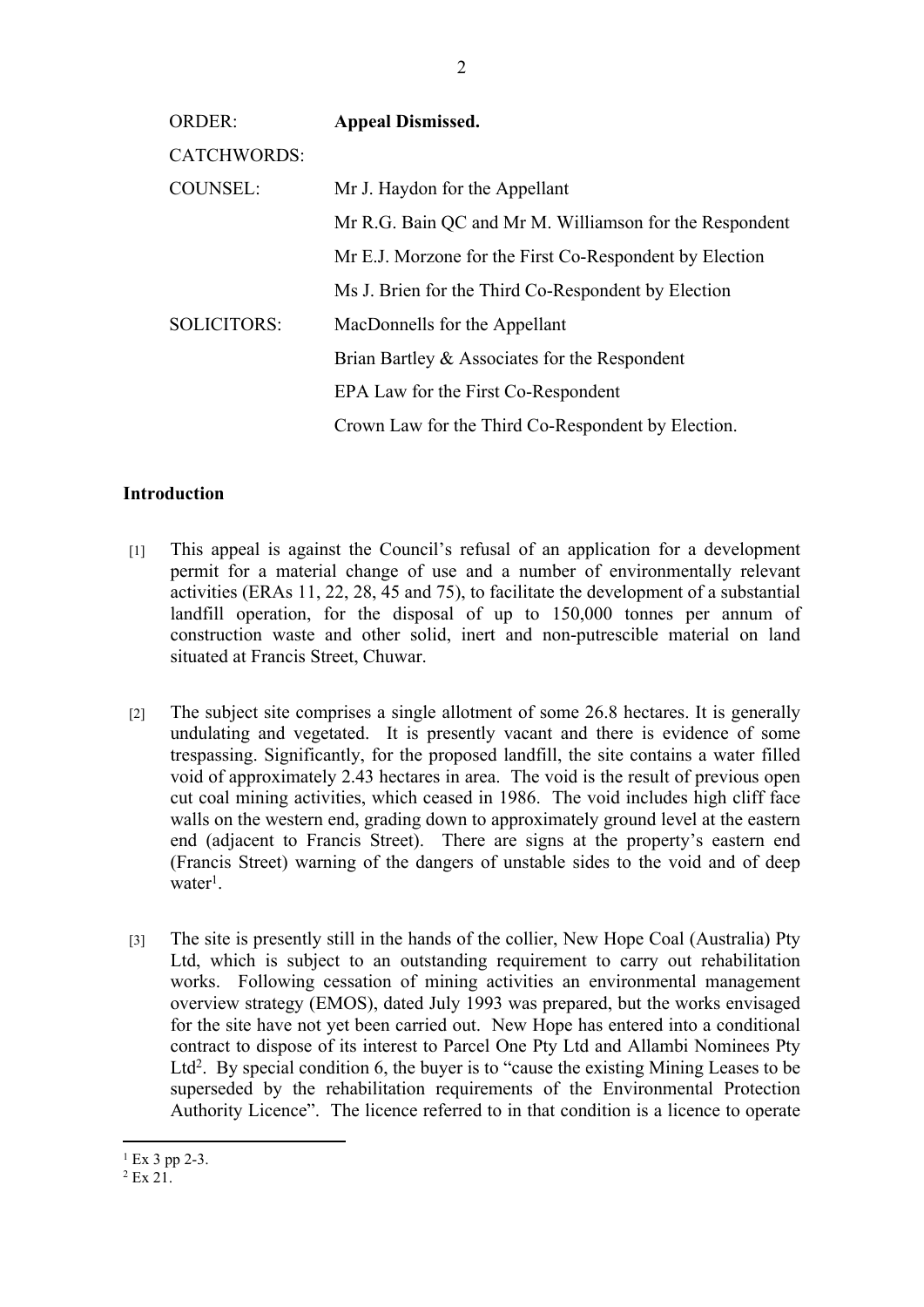a general disposal facility<sup>3</sup>. The landfill operation would, in effect, supersede New Hope's rehabilitation obligation.

- [4] Parcel One Pty Ltd and Allambi Nominees Pty Ltd are partners in the "Parcel One Joint Venture", which is to establish and operate the proposed landfill under the business name "Kholo Road Landfill". The managing partner of the Parcel One Joint Venture is Mr O'Donnell who, for twenty years, was a director of Kartaway (Queensland) Pty Ltd, a company trading as Kartaway Miniskips in the waste industry. During his time with Kartaway, Mr O'Donnell established and operated a number of transfer stations. He is currently the managing director of a transport company, APA Transport Pty Ltd, which is the holding company of APA Tippers Pty Ltd, Rochedale Tippers Pty Ltd and Northside Tippers<sup>4</sup>.
- [5] The landfill would involve filling the void under two distinct regimes, based on fill material type and location within the pit. Clean inert fill material would be placed below the agreed top level of the water table. Thereafter, construction and demolition waste would be placed in lined landfill cells above the level of the water table, with control and treatment of leachate. No putrescible material would form part of the layer of the landfill. Waste materials transported to the site would either be used as landfill or stockpiled and processed for recycling and export from the site. Crushing, screening and shredding would be used in the recycling and reuse of materials<sup>5</sup>.
- [6] The life of the landfill is uncertain, and estimates have changed over time. That is discussed later. Mr Davis, who was retained by the appellant, ultimately settled on a "targeted aggregate closure period" of 13.5 years<sup>6</sup>. There would also be a postclosure monitoring period. Market or other changes could alter the active life of the landfill.
- [7] The development application was subject to public notification which attracted 179 submissions objecting to the proposal, including one petition containing seventeen signatures. The application was the subject of a comprehensive report and recommendation by planners within the employ of the Council<sup>7</sup> . The report, dated 23 December 2005, recommended refusal on grounds which included alleged conflict with the superseded and *IPA* planning schemes and likely environmental and amenity impacts of the proposal. The Council adopted that recommendation.
- [8] In accordance with the court's usual practice, the parties' respective expert witnesses were required to meet in advance of preparing reports or giving evidence. This ultimately led to substantial agreement on matters of technical expertise. In the process, various changes were made to the proposal and substantially more detail

<sup>3</sup> See special condition 1 (a).

<sup>4</sup> Ex 4A.

<sup>5</sup> Ex 7B pp 3-4.

<sup>6</sup> Ex 9 pg 5.

<sup>7</sup> Ex 2 pg 13-63.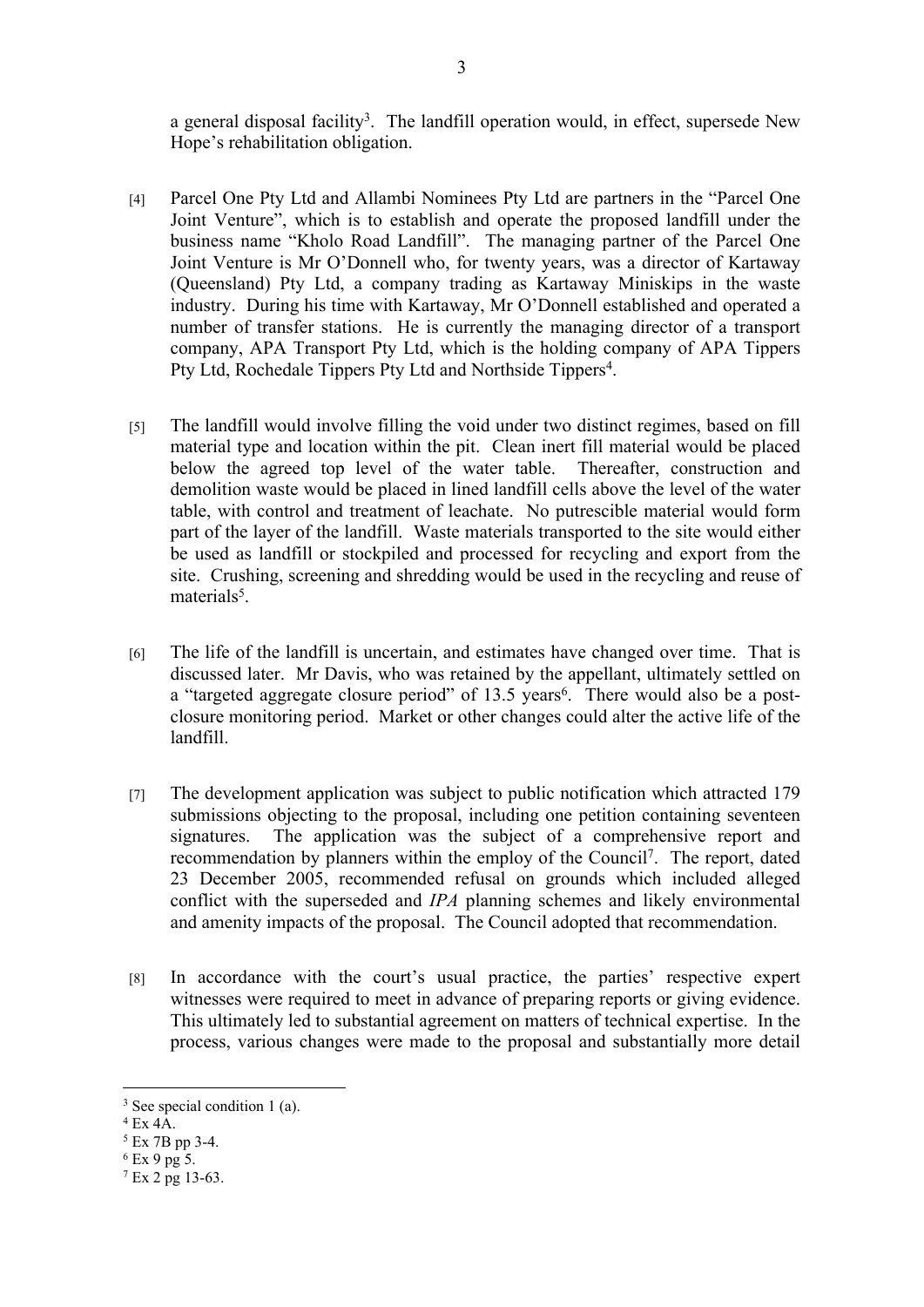was provided in respect of it. The court has previously ruled that the changes were minor, for the purposes of s 4.1.52 of the *IPA*<sup>8</sup> .

- [9] The joint report of the experts with respect to visual amenity records their agreement that:
	- the viewshed of the Parcel One landfill is generally within a 1 km radius of the site. Presently there is only 1 residence which may be within direct view of the operations. Houses along Blackwell Rd will be screened by topography and existing trees.
	- the landfill operations should be completed within as short a time period as possible, and in advance of any urban residential development which may be contemplated by the planning scheme.
	- long term visual impacts on residential amenity will be negated "if the landfill is finished, rehabilitated and landscaped by the time that urban development occurs in the viewshed."<sup>9</sup>
- [10] Given the agreements which were ultimately reached by the experts in the disciplines of air quality, noise, traffic, visual amenity and water quality and operational issues, none were called to give oral evidence at the hearing. Their reports were before the court. Further, none of the co-respondents now oppose approval of the application, subject to appropriate conditions. The Council remains opposed to the landfill on grounds which may be summarised as:
	- The likelihood of some amenity impacts (notwithstanding the level of agreement among the experts);
	- Conflict with the transitional and *IPA* planning schemes and;
	- The absence of sufficient grounds to warrant approval.
- [11] The subject site lies to the north west of the site of a landfill proposed by Chuwar Recycling and Landfilling Pty Ltd (a subsidiary of Wheelan Kartaway Pty Ltd). The site the subject of the Chuwar Recycling proposal is also held by New Hope and is also the subject of the same EMOS. An appeal in respect of Council's refusal of that proposed landfill is also before the court. Reasons for judgment in each case are being delivered contemporaneously. To minimise repetition, I will incorporate, by reference, some of my reasons for judgment in the Chuwar Recycling case.

<sup>8</sup> See *Parcel One Pty Ltd v Ipswich City Council* [2007] QPEC 33

<sup>9</sup> Ex 1 pp41-42.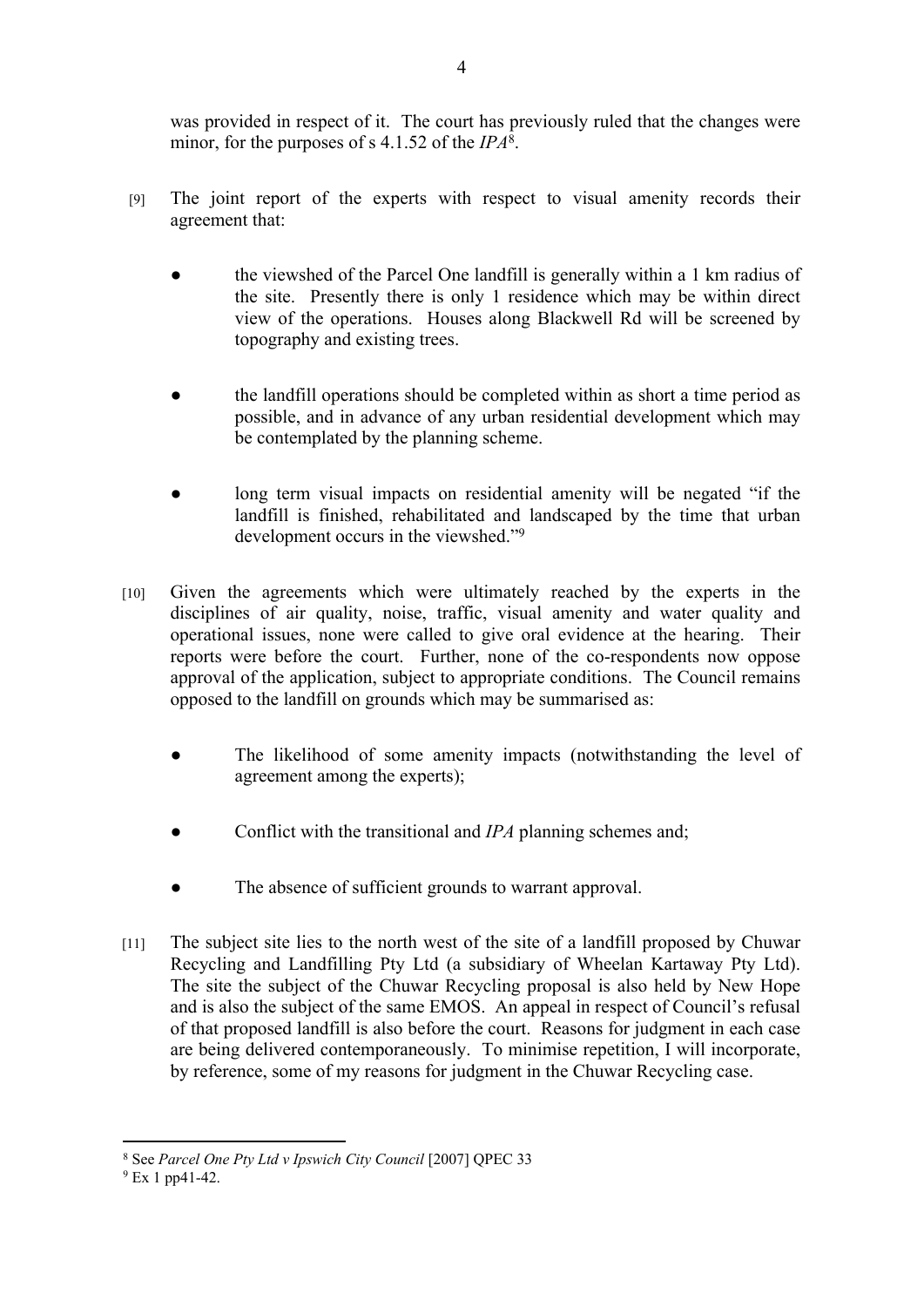## **Amenity**

- [12] As in the Chuwar Recycling case, the Council contended that the subject landfill was likely to have adverse impact on amenity because:
	- In order to operate acceptably, the proposal relies upon compliance with extensive controls. Impacts can be expected if they are not complied with at all times.
	- Heavy vehicles are likely to depart from the nominated haul route.
	- The very existence of the use will have an adverse impact, particularly on perceptions of the character and amenity of the locality.
- [13] For the reasons which I gave in the Chuwar Recycling case, the potential for the landfill to cause a range of specific amenity impacts in the event of non-compliance is relevant but does not, of itself, lead it to a finding that the proposal would have an unacceptable impact upon amenity.
- [14] The issue with respect to heavy vehicles departing from the nominated haul route is substantially the same as that raised in the Chuwar Recycling case. It is proposed that trucks would access the site from Thornton Road, via Kholo Road and the Warrego Highway. The traffic engineers agreed that it would not be acceptable for trucks to use that part of Holdsworth Road which lies to the south of the Warrego Highway or that part of Thornton Road east of the proposed new site access. The traffic engineers recommended conditions prohibiting travel via Holdsworth Road, requiring the owner and operator not to knowingly allow those who breach the conditions to use the landfill and requiring signage to be erected. They also recommended a condition that development approval be revoked if more than one incident of non-compliance is reported or observed per day over a one month  $period<sup>10</sup>$ . Similarly, the noise experts agreed that truck access on the east should not "under any circumstances" be via Holdsworth Road<sup>11</sup>, as this could result in noise impacting upon an established residential area. They recommended a driver control plan<sup>12</sup>.
- [15] The practicality of these and other measures were explored in the evidence of Mr O'Donnell. Senior Counsel for the respondent emphasised the greater number of entities involved, compared with the Chuwar proposal. Apart from the parties to the joint venture, another entity associated with Mr O'Donnell, would be the contractor for many of the loads. Customers could, however, use other contractors. Mr O'Donnell's evidence was that the customers would be held responsible for the conduct of the haulage contractors, although he would also tell drivers of his about the nominated route.

<sup>10</sup> Ex 1 pg 35.

<sup>11</sup> Ex 1 pg 11.

<sup>12</sup> Ex 1 pg 13.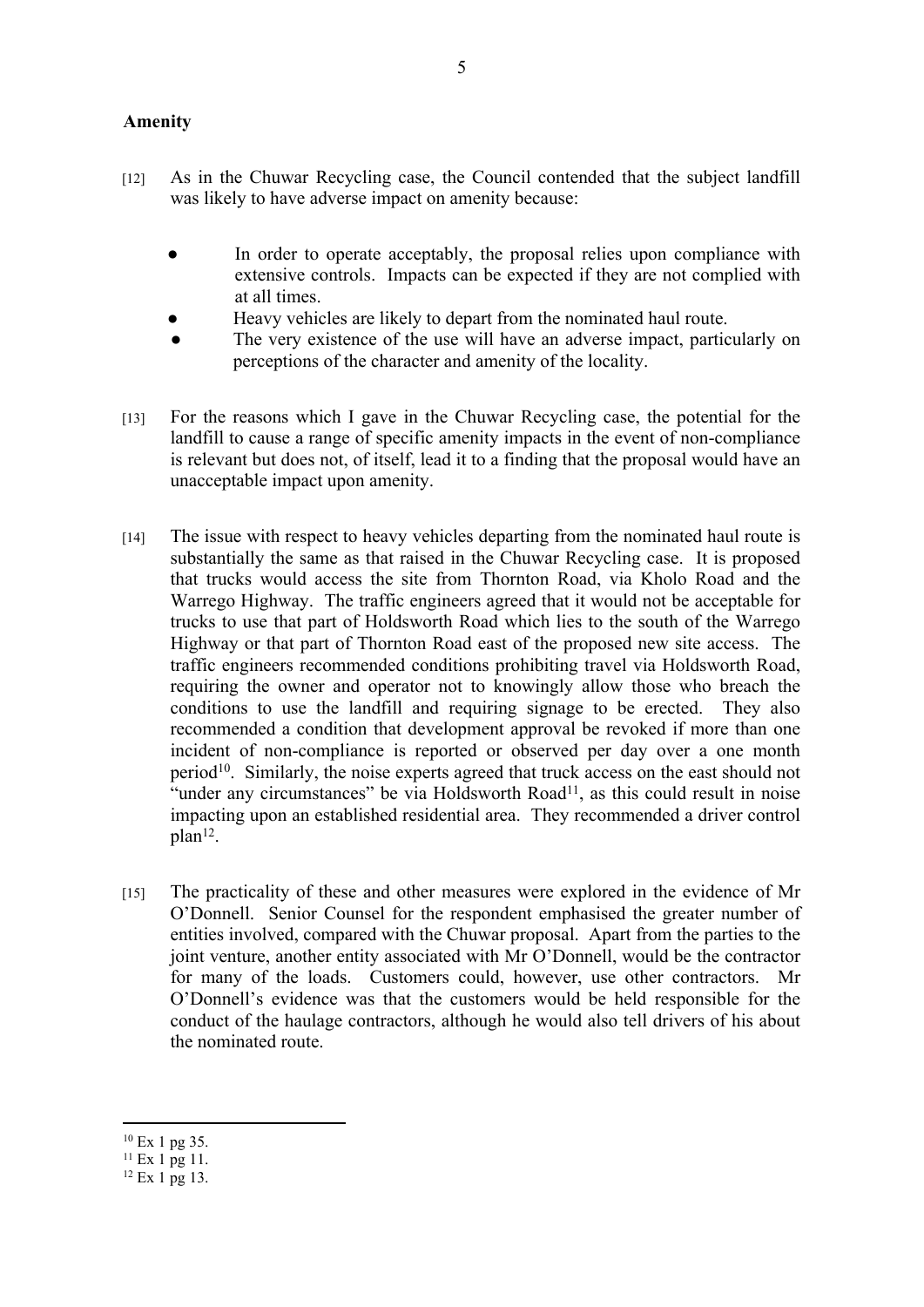- [16] The proposed operation differs from the Chuwar Recycling proposal, but for substantially the same reasons which I have given in the Chuwar Recycling case, I am satisfied that a combination of measures could be imposed which should materially reduce the risk of non-compliance although, given the obvious attraction of the alternate route, there is likely to be a level of non-compliance, at least at times, with some impact. That is relevant although not, in my view, determinative of and in itself.
- [17] The question of whether the landfill would adversely impact on perceptions of the nature, character and amenity of the locality raise substantially the same considerations as those which apply in the Chuwar Recycling case. The respondent again tendered statements from local residents whose concerns included matters of perception<sup>13</sup>. The planners in this case, as in the Chuwar Recycling case, acknowledged the potential for landfills to affect perceptions. Mr Schomburgk, in cross examination, conceded that:-

"Most people are concerned about activities like this being put close to them because of those perception issues, yes"

- [18] While the onsite activities will be screened from view from existing residences (so long as further development does not occur in the viewshed) and specific amenity impacts managed and ameliorated to acceptable levels, the existence and nature of the use would most likely be well known, as Mr Schomburgk accepted. One difference, in this respect, between the subject proposal and the Chuwar Recycling proposal, is that trucks accessing the Parcel One site travel somewhat further into the locality, thereby giving a more visible reminder of the land use. The joint report of the visual amenity experts (including Mr Schomburgk) recorded agreement that while specific impacts were being addressed by other consultants "nevertheless those impacts will make local residents aware of the landfills operation, even though it may be screened from view".
- [19] For the reasons which I have given in the Chuwar Recycling case, I accept that the landfill is a type of use which, by its nature, is likely to have some detrimental effect on perceptions of the nature, character and amenity of this locality. That is a matter to which some weight should be afforded in the overall assessment.
- [20] As I also observed in the Chuwar Recycling case, it is appropriate to note, in the context of amenity, that the landfill would ultimately improve the condition of the site by filling the void and leaving it in a state which is potentially useable as an open space/recreation area. That does not however, obviate the need to consider amenity impacts during its operational life.

<sup>13</sup> Ex 13.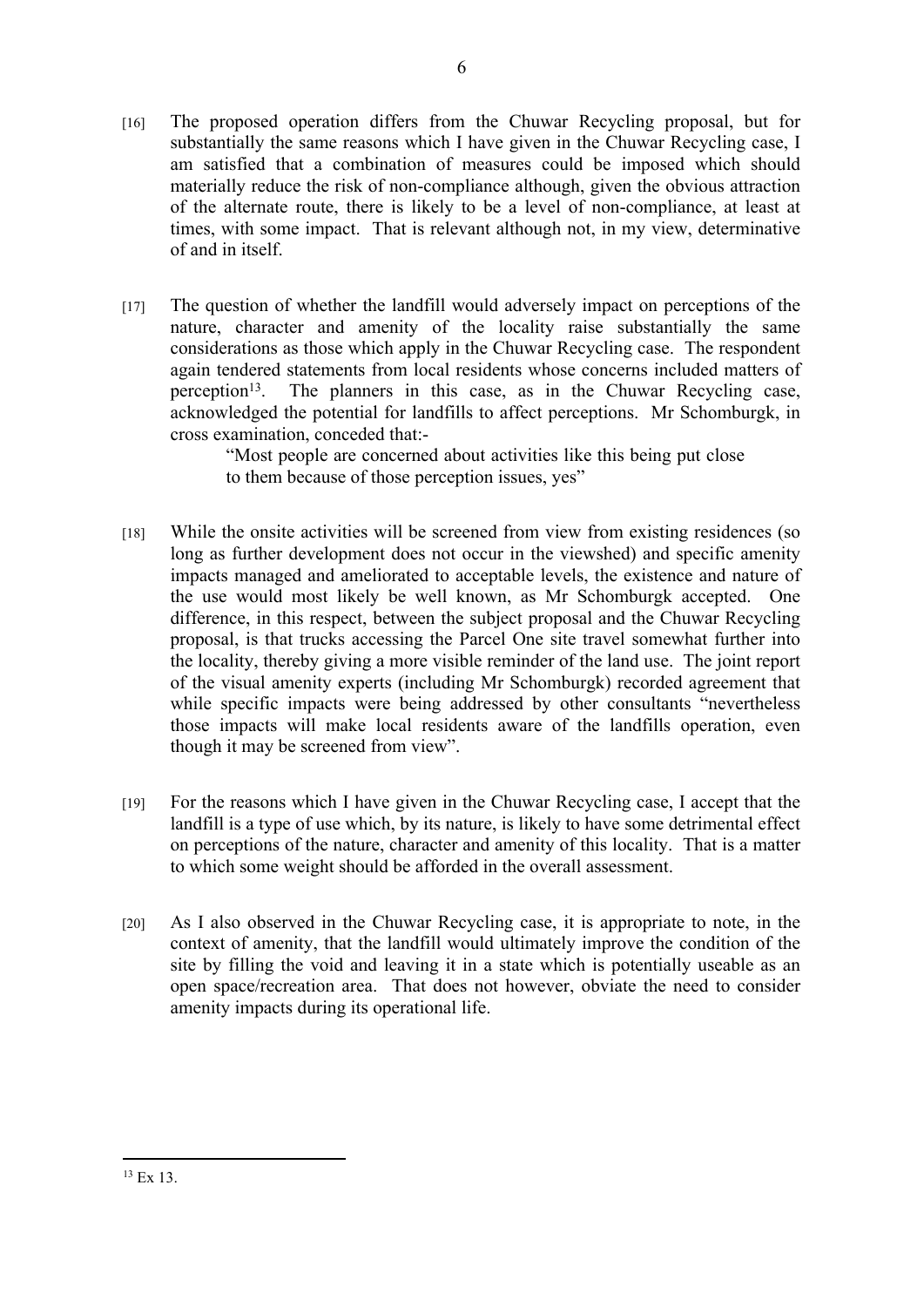### **Town Planning**

- [21] As with the Chuwar Recycling case, the application was made during the life of the transitional planning scheme and the appeal is to be decided by reference to that scheme, whilst giving such weight as is considered appropriate to the *IPA* scheme. The other observations, in the "introduction" section under the heading "town planning" in the reasons for judgment in the Chuwar Recycling case are also applicable. Mr Haydon stopped short, in this case, of conceding conflict, although Mr Schomburgk acknowledged some conflict with at least some of the words in the planning scheme. The relevant provisions of each of the schemes are discussed in my reasons in the Chuwar Recycling case.
- [22] Although the two landfill proposals are broadly similar, there are relevant differences of relevance, or potential relevance, to the planning issues. These are discussed below.
- [23] Unlike the Chuwar Recycling site, the subject site does not fall within the designated Tivoli Raceway buffer under the Structure Plan.
- [24] Insofar as the characterisation of the use is concerned, the considerations are largely the same. There is some difference with respect to the recycling component. Unlike in the Chuwar Recycling proposal, the Parcel One proposal involves not only sorting and storing recyclable material, but subjecting it to a shredding process. Further, the extent of the recycling appears to be greater. Mr O'Donnell's statement estimates 40 per cent of material would be recycled during the lined landfill stage. It is more arguable that the proposal involves a use for "recycling premises". In my view however, the recycling component remains "ancillary" for the purposes of the transitional planning scheme<sup>14</sup>. In any event, for reasons similar to those given in the Chuwar Recycling case, I do not regard the definitional issues as determinative of this appeal.
- [25] There is also a difference in the active life of each of the proposed landfills. The Parcel One landfill is estimated to have a shorter life than the Chuwar Recycling landfill. A central plank of the case for the appellant, and the opinions expressed by its consultant town planner Mr Schomburgk, was that the use will only function in an interim way and will be completed well before the site and locality are otherwise likely to be ready for conversion to large lot residential development. Counsel for the appellant submitted that, in this context, an "interim" use is one which can occur without prejudicing the potential of the land to be put to its ultimate use when it otherwise would have been available for that use and does not postpone the potential for the land to be put to that ultimate use<sup>15</sup>. As Mr Schomburgk said in his report:

"It is an integral part of this application that the subject site will be rehabilitated in an environmentally acceptable form by the time

<sup>&</sup>lt;sup>14</sup> I note the annexures to Mr Davis' report – Ex 9.

<sup>15</sup> See 433-434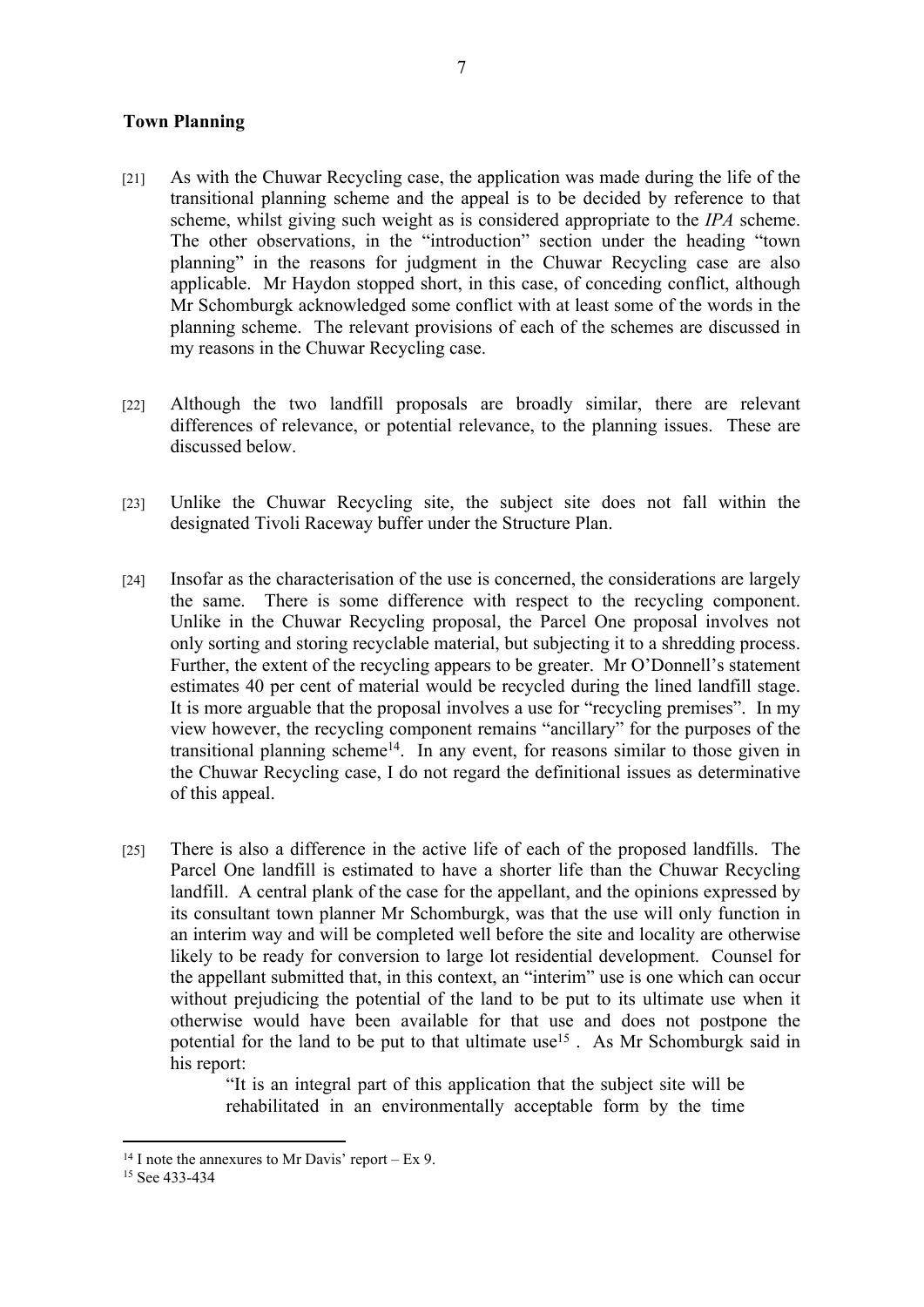urban development in this locality is properly contemplated and needed."

- [26] The life of the Parcel One landfill, although likely to be less than the Chuwar Recycling landfill, is subject to uncertainty and estimates have varied (upwards) over time. The site management manual contemplates processing at 100,000 to 150,000 tonnes of material per year over a life of 10 years. That is the estimate originally given in the statement of Mr O'Donnell.
- [27] Estimates of the life of the landfill involve assumptions as to how long it will take to fill the base of the landfill with clean inert material, the proportion of the market for C & D waste which the operator will then be able to attract in order to fill the 200,000 cubic metres of air space in the lined landfill, the proportion of waste which will be diverted to recycling rather than used as landfill and the volume which will be taken up by a given tonnage of material. Mr O'Donnell's 10 year estimate was, in the course of the trial, revised by him to 11 years and 9 months as a result of reviewing his estimate of the time it would take to fill the base of the landfill with clean inert material. That estimate was then further revised, in the evidence of Mr Davis, an expert on the waste management market, to 13.5 years on the basis that the operator may achieve a lower market share for C&D waste than Mr O'Donnell anticipates (and so take 3 years instead of 1 year and 4 months to fill the 200,000 cubic metres of air space in the lined landfill phase). Attraction of an even lower share of the market would further elongate that estimate.
- [28] Further, Mr O'Donnell's estimates were on the basis of processing 150,000 tonnes of material per year, which is the maximum production assumed by the experts, including the air quality experts, in forming their opinions. Processing less material per year would also elongate the estimate. As has already been noted, the estimate is also subject to assumptions about the proportion of material to be diverted from the waste stream for recycling and on the relativities of tonnes of material received to cubic metres of air space which will be filled by that material.
- [29] There remains a potential for the landfill to overlap with, and form a constraint to, large lot residential development, even on the basis of the 13.5 year estimate. This is a matter upon which Mr Schomburgk and Professor Brannock disagreed.
- [30] The planning documents are no more specific about the likely time frame for future large lot residential development than to indicate that it will be post 2013. Mr Schomburgk's view is that the site and locality are unlikely to otherwise be ready for conversion to large lot residential development until well after the conclusion of the life of the landfill. In that regard, he pointed out that development could be expected to proceed from east to west. In his view, development in and around the subject site was unlikely to occur until the Tivoli Raceway had ceased at some unknown point in the future. Further, in his view, the existence of the Kholo hard rock haul route reduces the desirability and likelihood of development for that purpose. Water infrastructure planning has yet to progress.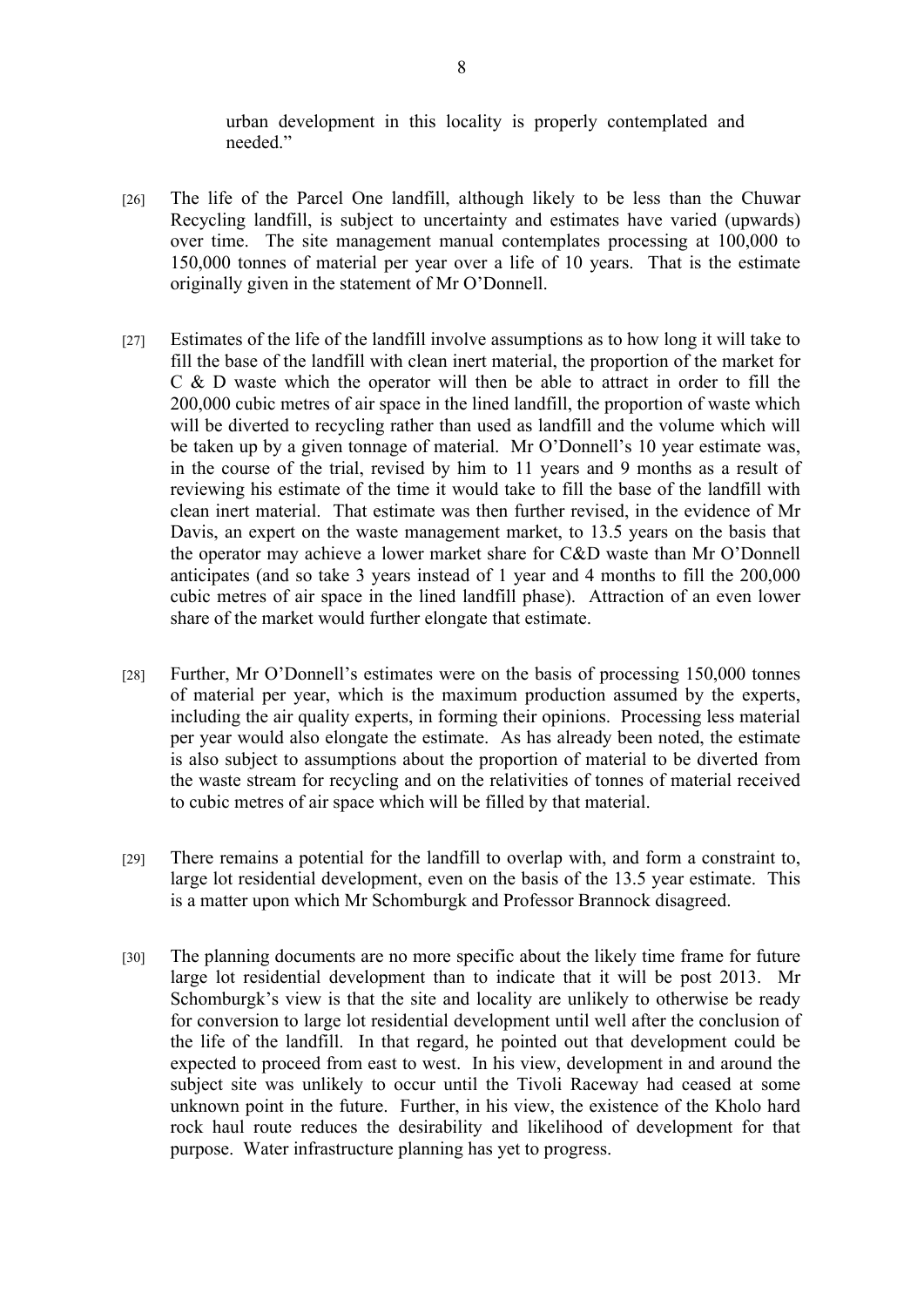- [31] Professor Brannock, on the other hand, was of the opinion that large lot residential development might well be ready to proceed at or about 2013. He pointed out that, with the resolution of the Kholo hard rock haul route, infrastructure planning could now proceed. The planning documents envisage that land within the locality may be put "in sequence" before the cessation of the Tivoli Raceway. The planning documents also envisage development notwithstanding the existence of the haul route. I do not regard the existence of the haul route over part of the site as necessarily rendering the balance unsuitable for future development.
- [32] In my view, all that can confidently be said, at this stage, is that development of the area is not envisaged until after 2013. The life of the landfill, even on current estimates would be into 2021. To put that in a town planning context, the landfill would survive past the time for review of the current planning scheme<sup>16</sup> and to the review after that<sup>17</sup>. It is possible that there might be no overlap between the life of the landfill and the emergence of a future large lot residential development pattern, but I am not prepared to find that is likely. There is a significant risk that overlap might occur if development occurs, or is otherwise ready to occur, earlier than Mr Schomburgk considers likely or if the life of the landfill extends beyond the current estimate, or a combination of both.
- [33] It was suggested, on behalf of the appellants, that a conclusion could be imposed limiting the life of the landfill, but I am not persuaded that is practical. The life of the landfill is dependant on the time taken to fill the void. The appellant did not demonstrate the acceptability of a part finished landfill, in the event that the use was required to cease before it was otherwise finished.
- [34] I am not prepared to find that the life of the landfill would expire in advance of the potential of the locality otherwise to be converted to large lot residential development. The shorter anticipated life of the Parcel One landfill, compared with the Chuwar Recycling landfill, reduces both the potential and likely duration of that overlap, but a significant risk of overlap remains, in my view. A central plank of the appellant's case has not been made out.
- [35] Another difference is that the Parcel One site does not appear as constrained as the Chuwar Recycling site. The mapped constraints, under the *IPA* Planning Scheme, relate to the disturbance caused by the previous mining activities on northern part of the site, the Kholo hard rock haul route and the high voltage electricity transmission lines which each traverse generally the same part of the site. The *IPA* Planning Scheme also notes a "possible" future east west connector road. That is shown indicatively as including part of the subject site, but the proposal is not one in respect of which any detailed planning appears to have been undertaken.
- [36] While these constraints mean that part of the site, particularly towards its northern end, would be unsuitable for large lot residential allotments, it was not demonstrated

<sup>16</sup> Being 2012, if the 8 years for a review is taken from 2004, or 2014 otherwise.

<sup>&</sup>lt;sup>17</sup> Being 2020 or 2022, depending on when the current scheme is reviewed.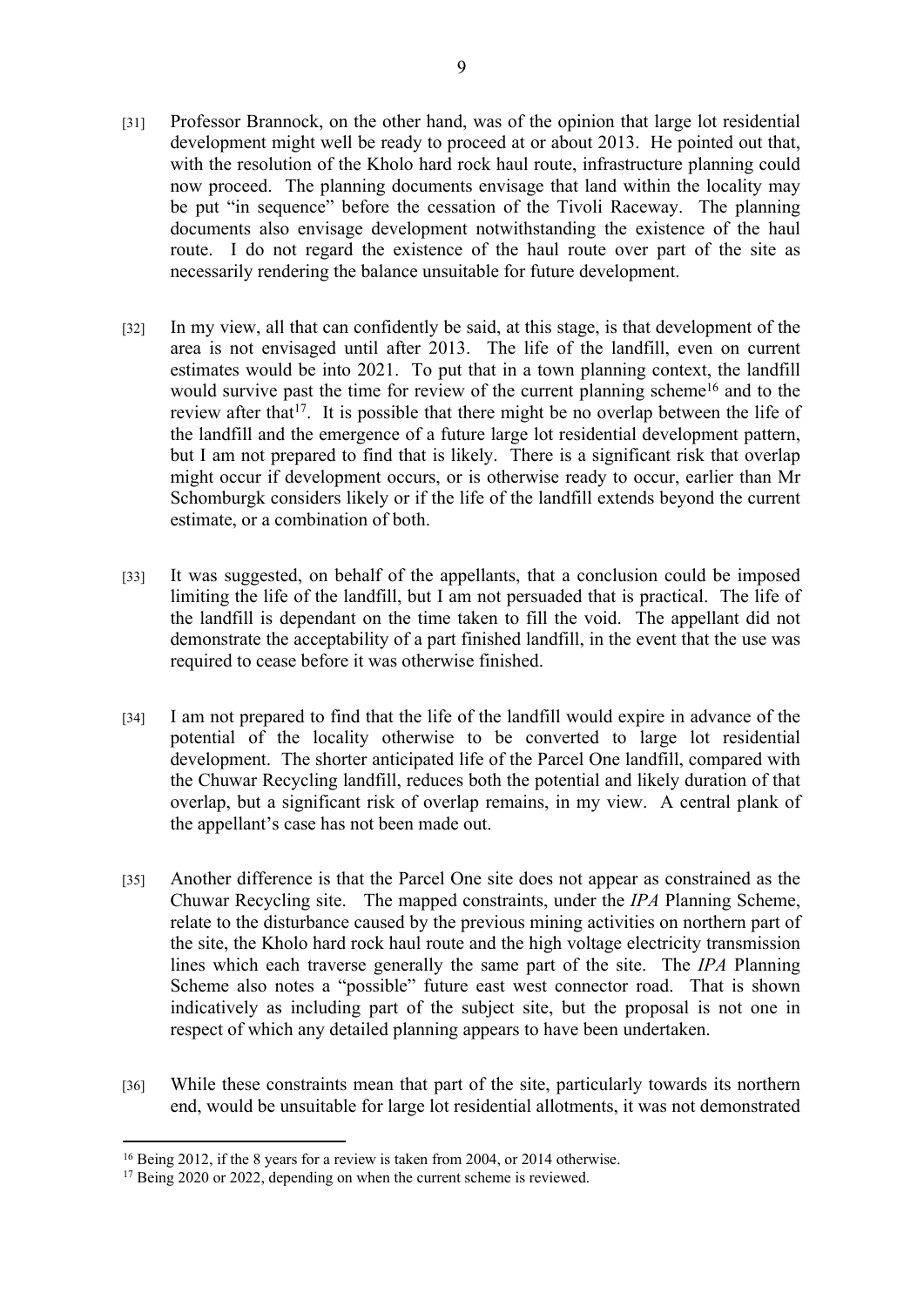that the southern part of the site could not be developed for such purposes in the future. Further, as Mr Schomburgk acknowledged, the site, including parts in the north, has potential for incorporation into a broader development for large lot residential purposes. Indeed, the appellant urges, as a benefit of the proposal, that it will ultimately leave the void in a state where, although not fit for residential use, it could be incorporated into a broader area of development to serve a recreation/open space purpose.

- [37] The Parcel One site is substantially smaller than the Chuwar Recycling site. It is however, a significant site and the landfill would have a viewshed extending over a 1 km radius. Agreement that long term visual impacts will be negated was subject to the qualification that the landfill is finished, rehabilitated and landscaped by the time that urban development occurs in the viewshed. Further, as Professor Brannock emphasised, an operational landfill may have impacts on any emergent large lot residential development pattern beyond simply the inability of that pattern to extend to the subject site.
- [38] The landfill would, during its life, isolate both the northern part of the site, where operations would be occurring, and the balance of the site, which is traversed by the landfill haul route, from urban development. Professor Brannock's evidence was to the effect that the existence of the landfill would likely have a prejudicial effect upon planning for large lot residential development in the vicinity. His view was that it would be a "brave Council" to plan for residential development to the boundary of an operating landfill, even if, technically speaking, the landfill could be operated so that its impacts were managed and mitigated. Planning responses could include a reconsideration of the designation of the area, or the provision of a buffer area around the development, similar to that for the Tivoli Raceway.
- [39] Separartion of potentially incompatible uses is one conventional planning approach. There have been cases in which this court has refused development in close proximity to potentially incompatible uses rather than rely on the ability of those uses to ameliorate their potential amenity impacts<sup>18</sup>. While I do not intend to speculate upon what planning approach might be taken with respect to the future orderly conversion of the area to large lot residential development, in the event the landfill was approved, I accept that the existence of an operational landfill, even one which is managed to mitigate impacts, is likely to be taken in to account and may have an effect on planning for such development, beyond simply the limits of the boundary of the subject site.
- [40] My conclusions in relation to the strategic plan and my findings, recorded at para [50], in relation to the apparent discord between the Chuwar Recycling proposal and the planning strategy for the Large Lot Residential Investigation Area in the Structure Plan also generally apply in this case<sup>19</sup>.

<sup>18</sup> See eg *Norris Clark & O'Brien Pty Ltd v Brisbane City Council* [1996] QPELR 262, *Clan Holdings Pty Ltd v Brisbane City Council* [1999] QPELR 13.

<sup>19</sup> With respect to criteria (ii) of s 4.3.6, that trucks associated with the landfill will intrude further into the locality than is the case with the Chuwar Recycling proposal, but that was not a matter of concern to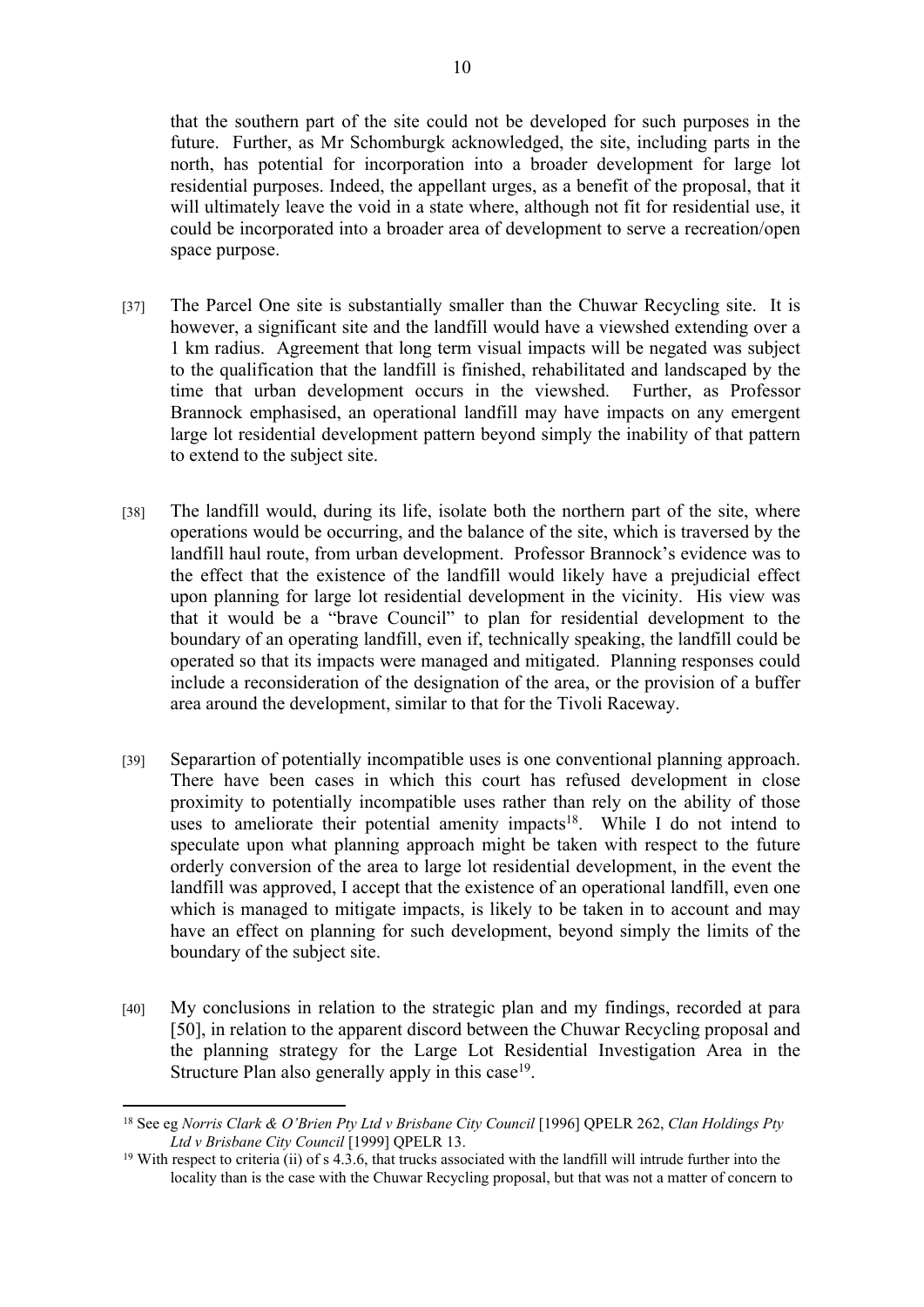- [41] Insofar as the proper characterisation of the proposal is concerned, the recycling component has been discussed above. I note that, insofar as it is part of the "special industry" said to be constituted by the landfill, it introduces an element of "breaking up or dismantling" which is one of the processes referred to in the definition of "industry". Otherwise, the issues are the same. In this case, unlike in the Chuwar Recycling case, the appellant's primary position was that it accepted the correctness of the Council's characterisation of the landfill as a special industry and the characterisation of the use as a type B use. Its Counsel only adopted the submissions advanced by the appellant in the Chuwar Recycling case in the alternative and to avoid inconsistent conclusions.
- [42] In each case the appellants contended that the proposals were at least broadly consistent with the relevant planning strategy, although the arguments in support of that proposition were different, at least in emphasis. In the Parcel One case, less emphasis was placed on alleged unsuitability and undesirability of the site for future large lot residential development and greater emphasis on the asserted likelihood of the landfill coming to an end before the area is otherwise ready for conversion to a large lot residential development. For the reasons discussed above, I am not satisfied that the landfill would only operate in that interim period. I am satisfied that there is a real risk that the life of the landfill would overlap with the potential for the locality otherwise to convert the ultimate intended land use and that, in such circumstances, the landfill would operate as a constraint, preventing incorporation of the subject site into an emerging land pattern, at least for the life of the landfill and also potentially affecting planning for such development beyond the boundaries of the site.
- [43] Further, even if the landfill functioned only in the period prior to the arrival of a future large lot residential pattern, there appears little support in the transitional planning scheme for development, in the interim, of a non-residential use, such as a substantial landfill, which would have some impact on amenity and character for the term of its significant life and is not required to satisfy a demonstrated community need.
- [44] The relevant provisions of the *IPA* planning scheme are discussed in the Chuwar Recycling judgment. The observations and findings at paras [75] to [77] are generally applicable to the Parcel One proposal, except in relation to the land to the immediate north of the Chuwar recycling proposal. The extent of the viewshed of the Parcel One proposal and its screening is discussed earlier.
- [45] The characterisation of the use under the *IPA* planning scheme is the same for both proposals.

the experts, so long as the haul route was adhered to. Reference to the raceway, the land to the immediate north, and the two decade life of the use are specific to the Chuwar recycling proposal, (the differences are discussed earlier).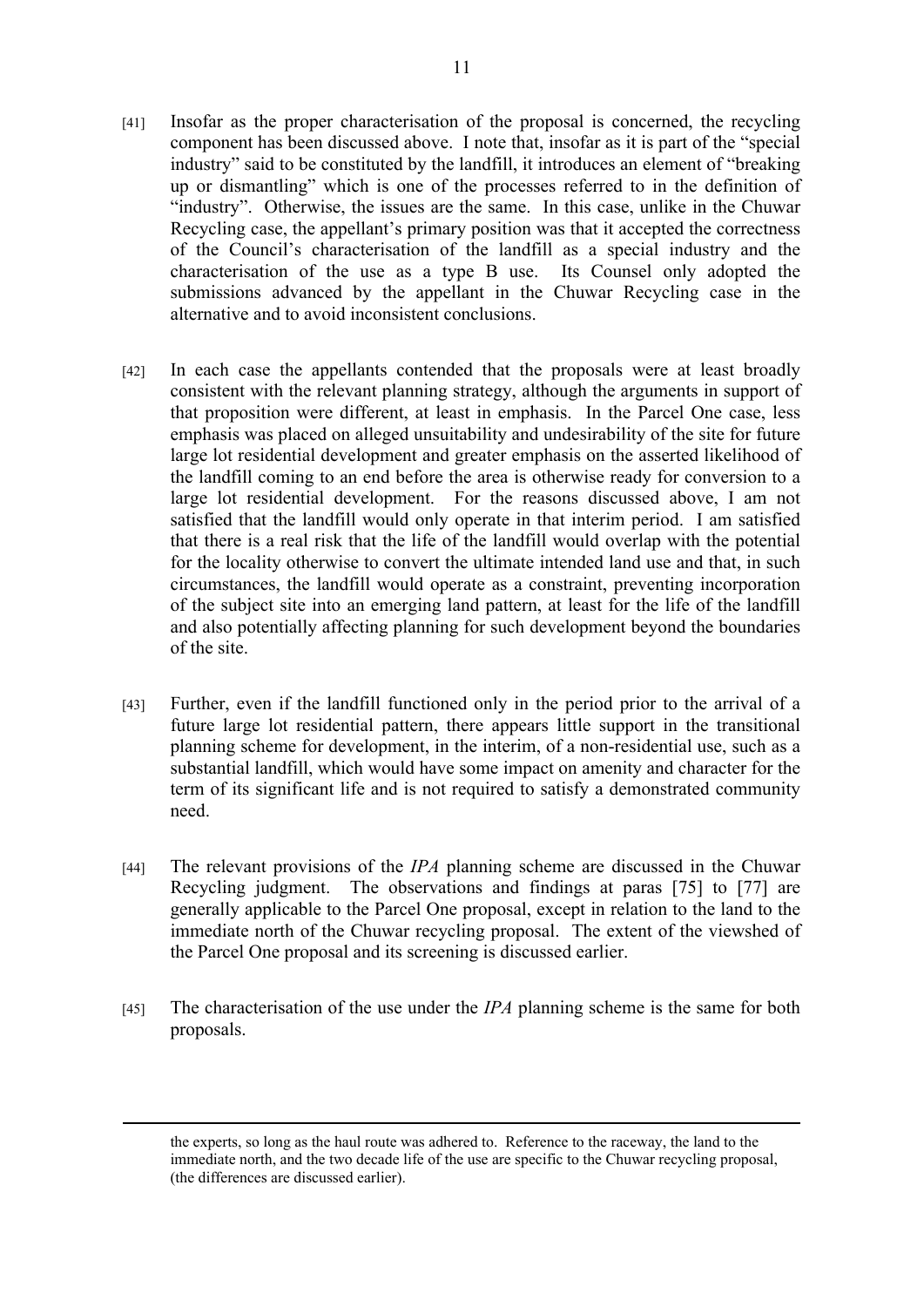- [46] The difference between the cases with respect to the constraint mapping in the *IPA* planning scheme, and the different emphasis placed on the impact of those constraints, in each case, has already been discussed.
- [47] The conclusions on town planning, expressed in paras [91] –[93] of the Chuwar Recycling judgment are generally applicable. There are some differences, which have been discussed. On the one hand Parcel One site does not appear as constrained as the Chuwar Recycling site. On the other hand, however, the subject site is smaller and the expected life of the landfill is shorter. Overall the level of conflict and its gravity can, in this case, also be described as more than trivial or minor, but not severe.

# **Grounds Justifying Approval**

- [48] The matters in support of the proposal were discussed by Mr Schomburgk in section 6 of his report. In part, the grounds refer to matters already discussed in the context of discussing the nature and extent of the conflict. That includes the temporary nature of the use, that the site and locality will not be required for urban development for some time, that the site is subject to some constraints and that direct amenity impacts emanating from the site are proposed to be managed and mitigated. Other matters said to support the proposal may be summarised as:-
	- 1. The need for rehabilitation, in the public interest, to obviate safety concerns and negate the site being used as a dumping ground, and also, as a matter of planning need, to better prepare the site for any future urban development.
	- 2. The public or community need for this landfill.

# **Rehabilitation**

[49] As in the Chuwar Recyling case, the void on the Parcel One site does not currently add positively to the amenity of the area, creates a safety risk for trespassers and without considerable changes to its edges, is not suitable, in its current condition, for incorporation into a future urban development form, even as an amenity feature<sup>20</sup>. The landfill will have the benefit of remediating the land in the long term and, in the short term, providing some added security.

# [50] On the other hand however:

- (i) Aside from the safety issue, there is, as Mr Schomburgk conceded, no planning imperative for the void to be rehabilitated at this time.
- (ii) The landfill is not the only potential vehicle for site rehabilitation. It could, at least theoretically, be done as part of the future development of a broader area, although Mr Schomburgk questioned the economics of that. In any event, there is a current obligation on the land owner to carry out rehabilitation pursuant to the EMOS, the provisions of which

 $20$  Ex 1 pg 41.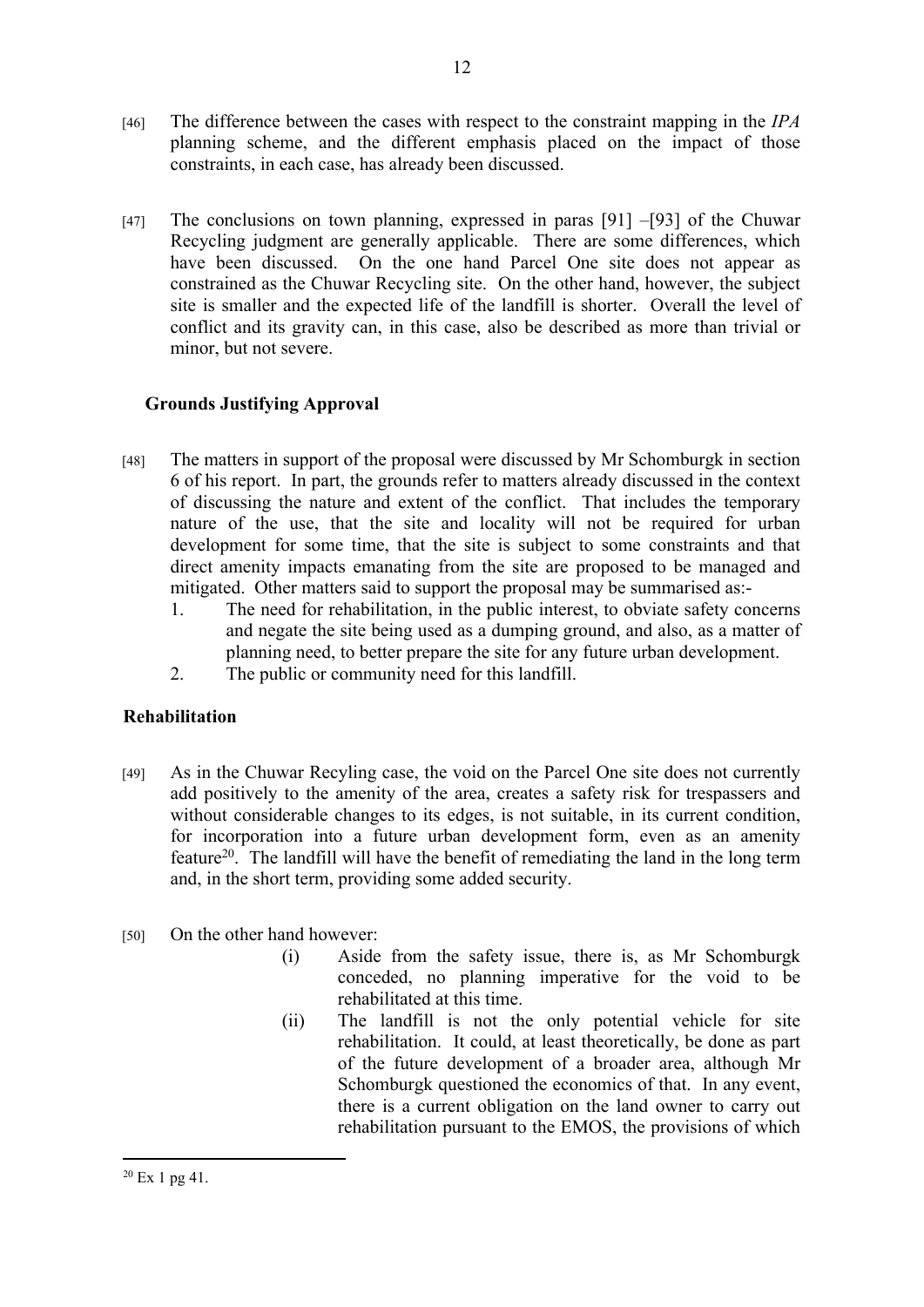are overviewed in the reasons for judgment in the Chuwar Recycling case. While the rehabilitation contemplated by that document is different to that contemplated as a result of the landfill, it could potentially be completed over a shorter period<sup>21</sup> and would, as Mr Schomburgk conceded, address the safety issues. It would permit the land to be held as a rural lot pending determination of any higher use and would potentially be available for inclusion, as a feature, in the event of incorporation into other development.

- (iii) While Mr Schomburg spoke of the need to create a financial incentive for rehabilitation, I am, as I indicated in the Chuwar Recycling judgment, unpersuaded that is an appropriate basis for granting approval.
- [51] In the course of oral submissions, Mr Haydon conceded that his written submission, that the landfill was "necessary" to allow for the future establishment of an urban settlement pattern, was "probably overstating it". The observations about the EMOS, in the Chuwar Recycling judgment are generally applicable.
- [52] I note that, while making a virtue of the rehabilitation to be effected by the landfill rather than the EMOS, the appellant did not present expert evidence which carried out a detailed comparative analysis of the extent, adequacy and effectiveness of the rehabilitation regimes proposed with the landfill proposal as against the EMOS structure. That is despite the fact that the appellants raised, as an issue in the appeal, that filling the void, in the manner proposed, would achieve a "better planning and community outcome" than would be the case if the EMOS was implemented. By letter dated 28 March 2007 the solicitors for the respondent drew attention to the fact that the joint experts' reports did not carry out a comparison between the two regimes. On 20 April 2007 the solicitors for the appellant served a "Notice to Admit Facts" which called upon the respondent to admit that the Rehabilitation under the Site Management Manual and Concept Design Report is a better rehabilitation outcome than that introduced under the EMOS. The respondent did not admit that fact<sup>22</sup>.

# **Community Need**

- [53] The evidence falls well short of demonstrating a community need, far less a local community need, for this proposed landfill.
- [54] As in the Chuwar Recycling case, the evidence in this case establishes little more than there will be growth, within the market, of demand for the services of landfills to dispose of the type of material proposed to be accommodated in the Parcel One facility. That falls well short of establishing that there is a public or community need to establish such a facility at Chuwar at this time.

<sup>&</sup>lt;sup>21</sup> although it is not possible to make a finding as to when that will now occur.

<sup>22</sup> Ex 2A.